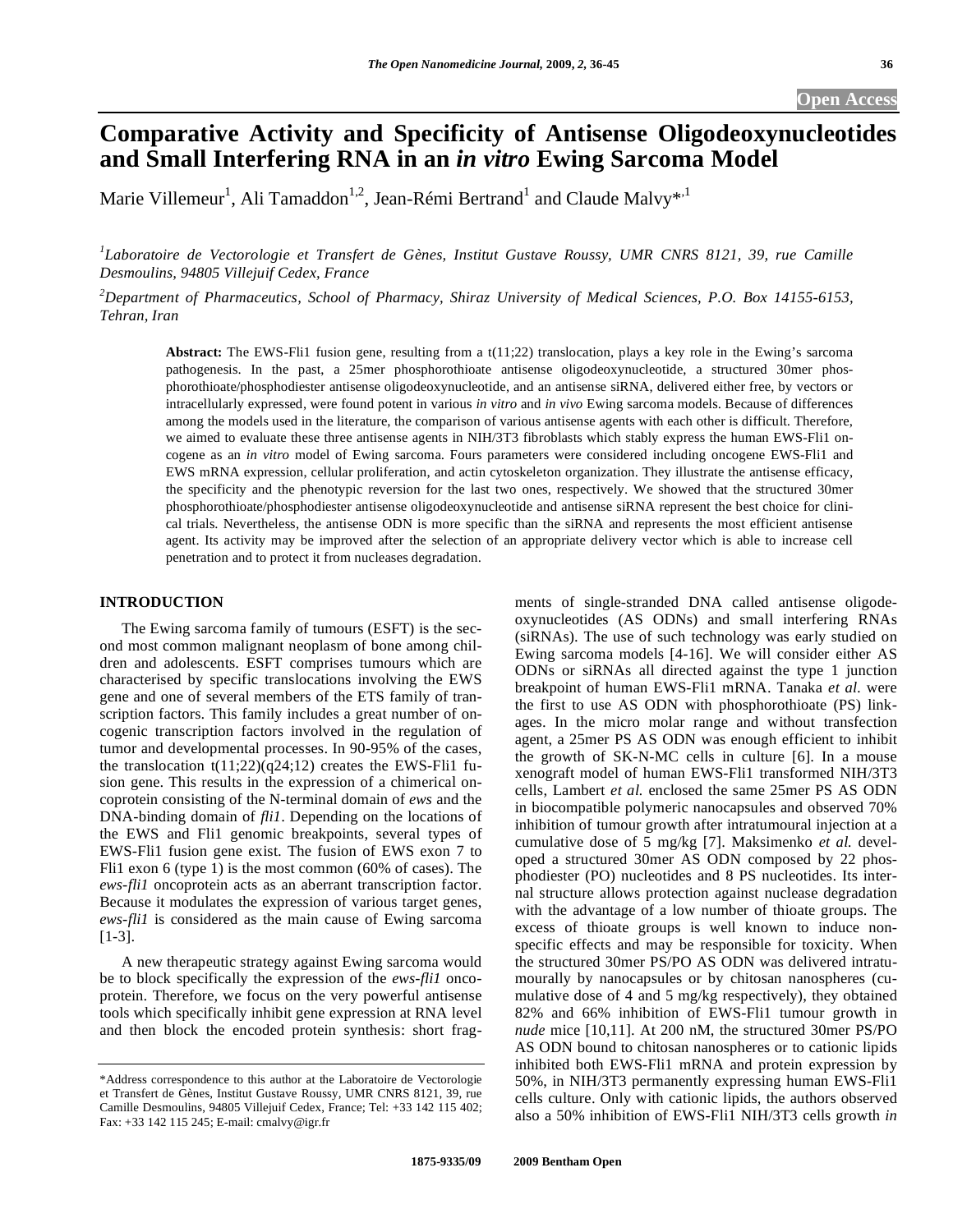*vitro*. On the other hand, the growth inhibition of xenografted EWS-Fli1 NIH/3T3 tumours was noted after intratumoural or intravenous injection of structured 30mer PS/PO AS ODN bound to chitosan nanospheres [14]. Finally, according to Dohjima *et al.*, one AS siRNA intracellularly expressed involved 81% reduction of EWS-Fli1 mRNA expression and 50% Ewing sarcoma cell line TC135 growth inhibition [9]. In a mouse xenograft model of human EWS-Fli1 transformed NIH/3T3 cells, this AS siRNA enclosed in biocompatible polymeric nanocapsules were found to trigger a dose-dependant inhibition of tumour growth after intratumoural injection (43% and 80% inhibition at 0.8 mg/kg and 1.11 mg/kg, respectively). These results were linked to an inhibition of EWS-Fli1 gene expression [16].

 Each of these three-presented antisense agents (25mer PS AS ODN, structured 30mer PS/PO AS ODN, AS siRNA) constitutes prospects of an efficient Ewing sarcoma treatment. Unfortunately, the experimental conditions are extremely different from a study to another. So, it is difficult to compare the antisense agents with each other. In order to select the most efficient, we compared them in the same cell culture conditions after vectorisation by cationic lipids. First, using an *in vitro* model of Ewing sarcoma (NIH/3T3 stably expressing human EWS-Fli1 oncogene), we determined their antisense efficacy *via* their ability to inhibit the oncogene expression. Second, as EWS-Fli1 fusion gene consists of the first seven exons of EWS joined to Fli1 from its exon 6, we controlled the specificity of antisense agents by checking if the EWS gene expression is modified in human EWS-Fli1 transformed murine fibroblasts and parental NIH/3T3 cells. Indeed, EWS has been shown to act as an adaptor molecule linking gene transcription and mRNA processing by interacting with RNA polymerase II and the splicing factors. Consequently, the modification of its physiological expression in normal cells may have undesirable effect [17-19]. Third, the human EWS-Fli1 expression into NIH/3T3 cells increases their growing rate in comparison with the untransformed NIH/3T3 cells. We evaluated the effect of these three antisense agents on the cell proliferation. Fourth, common features including disruption of actin filaments are noticed after transformation of cells by various oncogenes. These changes in microfilament structure are highly related to both anchorage-independent growth and cellular tumourigenicity, suggesting fundamental roles for actin filaments in oncogenic transformation [20]. In this way, NIH/3T3 fibroblasts feature a highly organised actin filament network whereas tumour EWS-Fli1 NIH/3T3 cells exhibit a complete disruption of their actin cytoskeleton [21]. So, we evaluated the different antisense agents according to their ability to restore actin fibres network.

 The aim of this work was to compare the efficiency of three different antisense agents described in the literature on their ability to block specifically EWS-Fli1 expression and the phenotypes associated to the cellular transformation. Finally, we are capable of selecting a good candidate to design a new therapy for patients with Ewing sarcoma.

# **MATERIALS AND METHODS**

#### **Cell Lines**

 As a model of Ewing sarcoma, we used the fibroblastic NIH/3T3 cell line stably transfected with the human EWS-Fli1 junction oncogene which was a generous gift from Dr J. Ghysdael (Institut Curie; Orsay, France). The cells were grown in DMEM containing glucose (4500 mg/L) and glutamax I (GIBCO; Cergy-Pontoise, France), supplemented by penicillin (100 U/mL; GIBCO), streptomycin (100  $\mu$ g/mL; GIBCO), 10% heat-inactivated new born bovine serum (GIBCO), and puromycin (2.5 µg/mL; Sigma; Lyon, France) at 37 °C in a 5%  $CO<sub>2</sub>$  water-saturated atmosphere. As a negative control, NIH/3T3 cell line was maintained under the same conditions without puromycin. The parental NIH/3T3 fibroblasts only express the EWS gene whereas the tumour EWS-Fli1 NIH/3T3 cells express both the EWS and the EWS-Fli1 genes.

# **Antisense Oligodeoxynucleotides (AS ODNs) and Small Interfering RNA (siRNAs)**

 The oligodeoxynucleotides, Fig. (**1**), directed against the breakpoint of the type 1 human EWS-Fli1 fusion gene were synthesized and purified by Eurogentec (Seraing, Belgium). The first one is a 25mer fully constituted by phosphorothioate linkages (which are noted by\*) with the following sequence: 5'-G\*A\*C\*T\*G\*A\*G\*T\*C\*A\*T\*A\*A\*G\* A\*A\*G\*G\*G\*T\*T\*C\*T\*G\*C-3' (25mer PS AS ODN) [6]. The second one presents a stem loop structure in charge of protecting them from nuclease degradation with a low number of chemically modified bases to decrease the unspecific effects. This ODN contains a 22 phosphodiesters stem and a 8 phosphorothioates loop: 5'-GTAGCGAAGGGT\*T\*C\*T\* G\*C\*T\*G\*CCCGTAGCTGC-3' (structured 30mer PS/PO AS ODN; application for a patent Bioalliance Pharma S.A., CNRS, IGR, No 99/02921, 09/03/1999) [11]. As the two ODNs are directed against the junction breakpoint of EWS-



**Fig. (1).** Type 1 fusion point of EWS-Fli1 mRNA and the target sequences of 25mer PS AS ODN, structured 30mer PS/PO AS ODN and AS siRNA.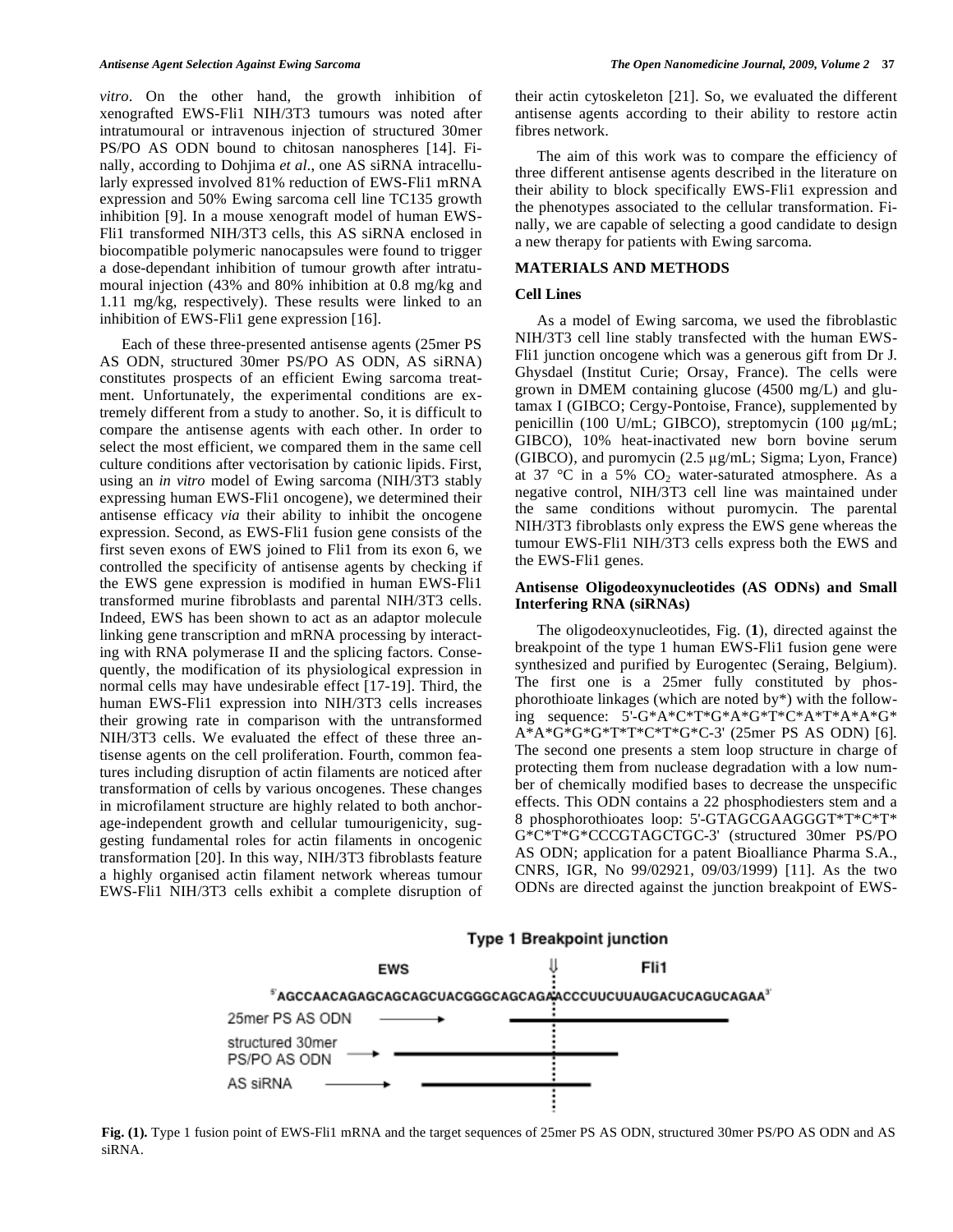Fli1, they have 12 common bases. The 25mer is much more targeted to the Fli1 part of the fusion gene sequence whereas the 30mer is much more targeted to the EWS part. We also used an AS ODN fully constituted by phosphodiester linkages, which has the same sequence than the structured 30mer PS/PO AS-ODN but contains methyl modification at the 2' position of riboses present in the loop structure (structured 30mer 2'OMe PO AS ODN). The following ODNs were utilised as controls (CTL): 5'-G\*C\*A\*G\*A\*A\*C\*C\*C\*T\* T\*C\*T\*T\*A\*T\*G\*A\*C\*T\*C\*A\*G\*T\*C\*-3' (25mer PS CTL ODN), and 5'-CTCACCTTACTT\*A\*T\*C\*A\*C\*A\*T\* CATCTCCTCAT-3' (30mer PS/PO CTL ODN).

 The sequences of the siRNA directed against the oncogene, Fig. (**1**), are as follows: 5'-GGGUUCUGCUGCCCG UAGC-d(UG)-3' (antisense strand AS siRNA), 5'-GCUACG GGCAGCAGAACCC-d(UU)-3' (sense strand AS siRNA) [9]. The control siRNA contains four mismatched bases (underlined): 5'-GGCUUGUGCUGUCCGCAGC-d(UG)-3' (antisense strand CTL siRNA), 5'-GCUGCGGACAGCA CAAGCC-d(UU)-3' (sense strand CTL siRNA). Duplexes formation was performed by heating equimolar quantities of each strand for 2 minutes at 90 °C, then 1-hour incubation at 37 °C in 100 mM HEPES pH 7.4, 100 mM NaCl buffer.

#### **Transfection Conditions**

 One day after seeding in 24-well or 6-well plates, EWS-Fli1 NIH/3T3 or NIH/3T3 cells were transfected with a mixture of ODN (200 nM) or siRNA (50 nM) and Cytofectin<sup>TM</sup> (ratio 1:2 w:w; GTS; San Diego, USA). Nucleic acid and transfection agent were both diluted in polystyrene tubes (Receptor Technologies; Oxon, England) containing 10 mM HEPES pH 7.4, 100 mM NaCl buffer. The transfection volume was 1:10 of the final cell culture volume. The transfection mix was incubated 15 minutes at ambient temperature to make sure that the complexes were well established before adding to the cell culture medium. The cells were then incubated for 4 hours before analysis or the medium was replaced by a fresh one for a further incubation.

#### **Quantification of EWS-Fli1 and EWS mRNA Expressions by Real Time Q-PCR**

 Cultured cells were transfected in 6-wells plates. After 4 hours treatment, the cells medium was discarded and 200  $\mu$ L of lysis buffer (4 M guanidium thiocyanate, 25 mM Na citrate pH 7, 0.5% sarcosyl and 0.1 M  $\beta$ -mercaptoethanol) were added into each well. The lysate of 3 wells was pooled and total RNA was phenol extracted as follows.  $40 \mu L$  of  $2 M Na$ acetate pH 4, 400  $\mu$ L of water saturated phenol and 120  $\mu$ L of chlorophorm:isoamyl alcohol (49:1, v:v) were added. The mixture was centrifugated at 13000 rpm for 15 minutes. 200  $\mu$ L of isopropanol were mixed with 200  $\mu$ L of the supernatant and incubated at  $-20$  °C for 1 hour to salt out total RNA. Then, total RNA was precipitated after centrifugation at 13000 rpm, 4 °C, for 15 minutes. The pellet was washed with cold 75% ethanol and centrifugated once more, at 13000 rpm, 4 °C, for 5 minutes. After drying, the pellet was reconstituted in 10  $\mu$ L of distilled water which contained  $RNasin (1 U/µL; Promega, Mannheim, Allemagne)$ . Concentration of RNA preparation was evaluated by  $OD_{260 \text{ nm}}$  absorption and for quality by agarose gel electrophoresis followed by ethidium bromide staining. The cDNA was synthesized from 2  $\mu$ g total RNA in a 20  $\mu$ L reaction volume using oligo(dT) (Promega) and reverse transcriptase M-MLV (Moloney Murine Leukemia Virus, Promega) for 1 hour at 42 °C according to the manufacturer's instructions.

 Then, the expressions of the EWS gene and the EWS-Fli1 oncogene were measured by real-time quantitative PCR using SYBR<sup>®</sup> Green I Dye (Applied Biosystems; Foster City, USA). Two sets of primers were used to study both EWS (forward 5'-AGCAGTTACTCTCAGCAGAACACC-3', backward 5'-TCCACCAGGCTTATTGAAGCCACC-3') and EWS/Fli1 (forward 5'-AGCAGTTACTCTCAGCAGA ACACC-3', backward 5'-CCAGGATCTGATACGGATCT GGCTG-3') gene expression. PCR amplifications were performed according to Gene Amp® 5700, RNA Sybr® Green PCR protocol (Applied Biosystems) with 0.17 pmol and 0.34 pmol of backward and forward primers, respectively and a serial dilution of standard cDNA (0.01-100 nmol) in a 25 μl final reaction volume. Thermocycling was conducted using ABI System Prism® 7000 Sequence Detection System initiated by 15 minutes incubation at 94°C and followed by 40 cycles (95°C, 15 seconds; 60°C, 60 seconds) with a single fluorescent reading taken at the end of each cycle. Ct values were determined by the ABI Prism® 7000 Sequence Detection System software. Standard curves were made to quantify the level of gene expression. PCR amplification was run for samples in duplicate and the representative results were expressed as the relative expression quantities of targets compared to those of untreated control that were normalised with the internal control 18s.

#### **Proliferation Assay**

 After 24 hours treatment with antisense agent in 24-wells dishes, cellular proliferation was determined by MTT assay which measures the mitochondrial deshydrogenase succinate activity. After the medium replacement, a 0.5 mg/mL MTT (Sigma) solution was added, and the cells were incubated at 37 °C for 2 hours. The cells were lysed overnight at 37 °C with the solution of 5% SDS in 5 mM HCl. Then, the OD of the supernatant was measured at the 570 nm/630 nm wavelengths ratio with an automatic MRX II plate reader (Dynex Technologies; Chantilly, USA).

#### **Western-Blot Analysis**

 After 24 hours treatment with structured 30mer PS/PO AS ODN in 6-wells dishes, *ews-fli1* and *ews* protein expressions were measured by western-blot analysis according to standard procedures. Briefly, proteins were harvested in 100 l lysis buffer (RIPA solution) containing Tris 50 mM, NaCl 150 mM, EDTA 1 mM glycerol 10%, NP 40 0.5% and complete protease inhibitor (Roche, Germany) at 0 °C for 10 min. Then cell lysate were clarified by centrifugation for 10 min at 12000 g and conserved at -80 °C. Proteins concentrations were determined using BCA protein assay (Pierce). Proteins were separated on 4-10% PAGE (Invitrogen) and transferred on BAF-83 nitro cellulose (Schleicher & Schuell). Proteins were detected with specific anti EWS antibody (generous gift from Dr U. Kovar, Austria). Protein detection was performed by chemioluminescence (ECL, Amersham).

# **Fluorescent Staining**

 Cells were seeded onto glass slides and maintained for 24 hours. Then, a transfection was performed daily for 3 days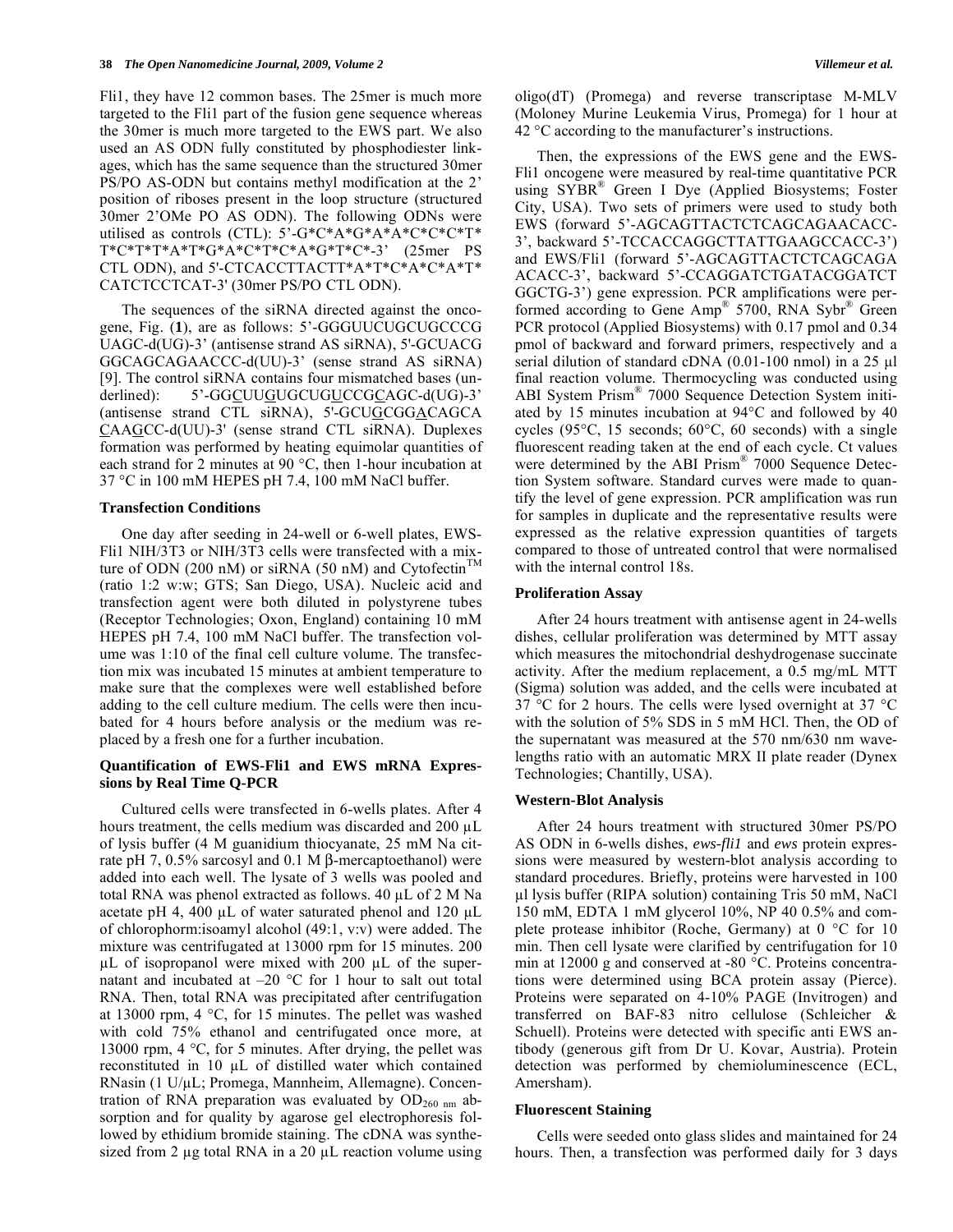(like previously described). 24h latter, cells were fixed for 20 minutes at 4 °C with PBS containing 4% formaldehyde. The formaldehyde solution was neutralised with 50 mM  $NH<sub>4</sub>Cl$ . Disruption of cell membranes cells was carried out for 5 minutes with 0.4% Triton X-100 in PBS. The cells were incubated for 30 minutes with RNase A  $(10 \mu g/mL)$  in PBS), and then for 20 minutes, at room temperature with 600 nM DAPI (Sigma) and  $1 \mu M$  phalloidin-FITC (Sigma). Glass slides were mounted under Mowiol solution (Calbiochem; San Diego, USA) and observed through a fluorescence microscope (Zeiss; Le Pecq, France).

#### **Statistical Analysis**

 For the proliferation assay, the percentage of cellular viability was calculated as the average of two independent experiments, and each one was made at least in triplicate (n  $\ge$  12). GraphPad InStat software (San Diego, USA) was used to analyse the data. A two-tailed unpaired t-test was applied to compare the statistical significance of the differences between two groups. P values < 0.001 were considered statistically extremely significant.

### **RESULTS**

# **Efficacy of the Antisense Agents: The EWS-Fli1 Oncogene Expression**

 We compared the different antisense agents, after a transfection of 4 hours, according to their ability to inhibit the expression of the human EWS-Fli1 oncogene which is expressed by transformed NIH/3T3 fibroblasts, Fig. (**2**). No specific variation in EWS-Fli1 oncogene expression was observed after the treatment of EWS-Fli1 NIH/3T3 cells by the 25mer PS AS ODN or its control sequence (63% and 72% of untransfected cells, respectively). On the contrary, there was a significant difference between the structured 30mer PS/PO AS ODN and the 30mer PS/PO CTL ODN. The level of EWS-Fli1 mRNA expression was respectively reduced to 12% and 55% in comparison with the untreated EWS-Fli1 NIH/3T3 cells. To determine if the sequence of the structured ODN participates totally in the antisense effect or if the loop is mainly responsible, we replaced the RNase H sensitive phosphorothioate bases of the loop by RNase H resistant 2'-O-methyl modified oligodeoxynucleotides. The structured 30mer 2'OMe PO AS ODN inhibited the EWS-Fli1 mRNA expression as strongly as the unmodified ODN (13% of EWS-Fli1 mRNA in untreated cells). The EWS-Fli1 mRNA expression was also specifically inhibited after transfection with AS siRNA (23% of untransfected cells), whereas it was increased with CTL siRNA (360% of untreated cells). We can notice that structured 30mer PS/PO AS ODN and AS siRNA were capable of silencing EWS-Fli1 gene expression to a similar level.

# **Specificity of the Antisense Agents: The EWS Gene Expression**

 Even if the three studied antisense agents are all directed against the junction of the oncogene, their target sequences are quite different, Fig. (**1**). The 25mer PS AS ODN presents a stronger hybridisation to the Fli1 part of EWS-Fli1 whereas structured 30mer PS/PO AS ODN and AS siRNA present stronger hybridisation to the EWS part of EWS-Fli1. To measure the specificity of the antisense agents, we analysed the EWS gene expression after the transfection in



**Fig. (2).** Analysis of EWS-Fli1 mRNA expression levels by real time RT-PCR (Gene Amp® 5700, RNA Sybr® Green PCR protocol, Applied Biosystems) after transfection of EWS-Fli1 NIH/3T3 cells with control ODNs, antisense ODNs, control siRNA or antisense siRNA for 4 hours.

The ODNs and siRNA are vectorised by Cytofectin<sup>TM</sup> at the concentrations of 200 nM and 50 nM, respectively. Thermocycling was conducted using ABI System Prism® 7000 Sequence Detection System initiated by 15 minutes incubation at 94°C and followed by 40 cycles (95°C, 15 seconds; 60°C, 60 seconds). Ct values were determined by the ABI Prism® 7000 Sequence Detection System software. Levels of EWS-Fli1 mRNA expression are determined relatively to the level of 18s mRNA expression and are expressed as the percentage of untransfected EWS-Fli1 NIH/3T3 cells. Each experiment is performed in triplicates.

NIH/3T3 and EWS-Fli1 NIH/3T3 for 4 hours, Fig. (**3**). The 25mer PS CTL ODN did not modify the EWS mRNA expression in the two cell lines (close to 100% in comparison with untreated cells). On the contrary, after transfection with 30mer PS/PO CTL ODN or CTL siRNA, the EWS mRNA level was two-fold increased in EWS-Fli1 NIH/3T3 (202% and 204% of untransfected cells, respectively) and about 1.5 fold increased in NIH/3T3 (154% and 167% compared to untreated cells). With the 25mer PS AS ODN, we observed again a slightly stimulation of the EWS expression in EWS-Fli1 NIH/3T3 cells (142% of the untransfected cells), whereas it was unmodified in NIH/3T3 (94% in comparison with the untreated cells). In contrast, we noticed cell typedependent inhibitions of the EWS mRNA expression after transfection with structured 30mer PS/PO AS ODN or AS siRNA, Table **1**. When EWS-Fli1 NIH/3T3 cells were transfected with the structured 30mer PS/PO AS ODN, the EWS gene expression was inhibited by 56% compared to untransfected cells. This inhibition was reduced to 7% in nontumour NIH/3T3 cells. In contrast, after transfection with AS siRNA, the reduction in EWS mRNA expression was higher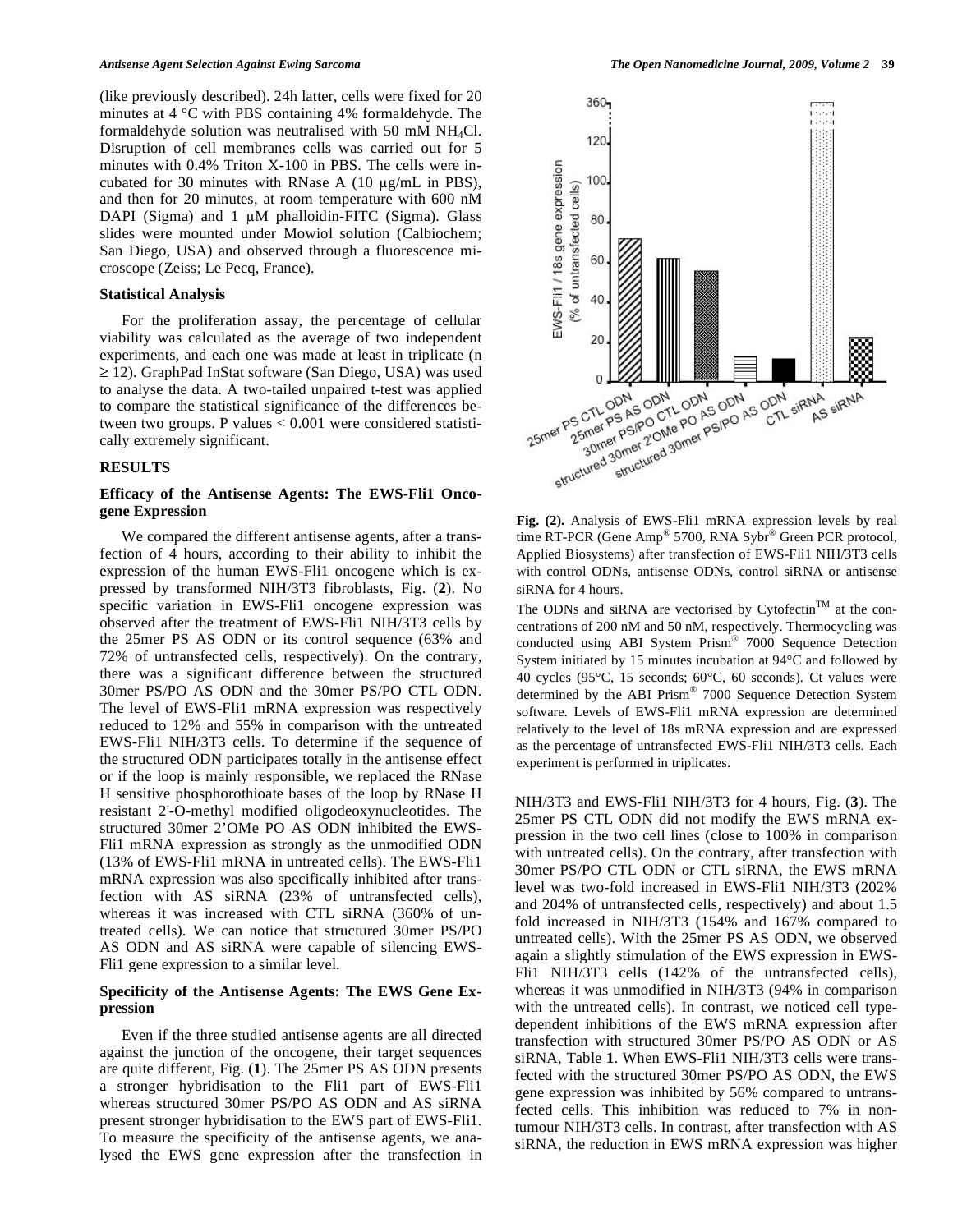

**Fig. (3).** Analysis of EWS mRNA expression levels by real-time RT-PCR (Gene Amp<sup>®</sup> 5700, RNA Sybr<sup>®</sup> Green PCR protocol, Applied Biosystems) after transfection of EWS-Fli1 NIH/3T3 or NIH/3T3 cells with control ODNs, antisense ODNs, control siRNA or antisense siRNA for 4 hours.

The ODNs and siRNA are vectorised by Cytofectin<sup>TM</sup> at the concentrations of 200 nM and 50 nM, respectively. Thermocycling was conducted using ABI System Prism® 7000 Sequence Detection System initiated by 15 minutes incubation at 94°C and followed by 40 cycles (95 $^{\circ}$ C, 15 seconds; 60 $^{\circ}$ C, 60 seconds). Ct values were determined by the ABI Prism® 7000 Sequence Detection System software. Levels of EWS mRNA expression are determined relatively to the level of 18s mRNA expression and are expressed as the percentage of the respective untransfected EWS-Fli1 NIH/3T3 or NIH/3T3 cells. Each experiment is performed in triplicates.

**Table 1. Comparison of EWS mRNA Expression Inhibition in NIH/3T3 Fibroblasts and EWS-Fli1 NIH/3T3 Cells, after Transfection for 4 Hours with the Structured 30mer PS/PO AS ODN (200nM) or the AS siRNA (50nM) both Vectorised by CytofectinTM**

|                               | Inhibition of EWS gene expression in                                         |                                                     |
|-------------------------------|------------------------------------------------------------------------------|-----------------------------------------------------|
|                               | <b>EWS-FII1 NIH/3T3 cells</b><br>(% of EWS-Fli1 NIH/3T3 untransfected cells) | NIH/3T3 cells<br>(% of NIH/3T3 untransfected cells) |
| structured 30mer PS/PO AS ODN | 56                                                                           |                                                     |
| AS siRNA                      | 28                                                                           | 85                                                  |

The expression of EWS mRNA is analysed by real time RT-PCR. It is determined relative to the expression of 18s and is expressed as the percentage of untransfected cells NIH/3T3 or EWS-Fli1 NIH/3T3 cells. Each experiment is performed in triplicates.

in non-tumour NIH/3T3 cells (85% of untransfected cells) than in tumour EWS-Fli1 NIH/3T3 cells (28% of untransfected cells).

# **Proliferation Assay**

 To determine the cellular proliferation, we proceeded to a MTT assay 24 hours after transfecting NIH/3T3 or EWS-Fli1 NIH/3T3 cells, with the oligonucleotides, Fig. (**4**). There was no sequence-specific effect on the cellular growth neither with the 25mer PS AS ODN nor with the AS siRNA, since no difference was noted between the tumour and the parental cells after transfecting with the antisense agent or its respective control. On the contrary, after a transfection with the structured 30mer PS/PO AS ODN, the proliferation of EWS-Fli1 NIH/3T3 cells was significantly inhibited until 48% compared to the untransfected cells whereas the 30mer PS/PO CTL ODN had no significant effect on the cellular growth (only 10% inhibition of EWS-Fli1 NIH/3T3 growth). This specific inhibition was not observed in NIH/3T3 cells since the proliferation of NIH/3T3 after transfection with structured 30mer PS/PO AS and 30mer PS/PO CTL ODN were 88% and 87% of untransfected cells, respectively.

# *ews-fli1* **and** *ews* **Proteins Expression after Structured 30mer PS/PO AS ODN Treatment**

 24 hours after transfecting EWS-Fli1 NIH/3T3 cells with the structured 30mer PS/PO AS ODN, we controled the *ewsfli1* and *ews* proteins expression by western-blot analysis. We obtained no variation of the *ews* expression but a 38% inhibition of the *ews-fli1* protein expression in comparison with the untransfected cells, Fig. (**5**).

#### **Reorganization of Actin Fibres**

 To explore possible correlations between the inhibition of the EWS-Fli1 oncogene expression and cytoskeleton reorganization, we performed actin filament staining with phal-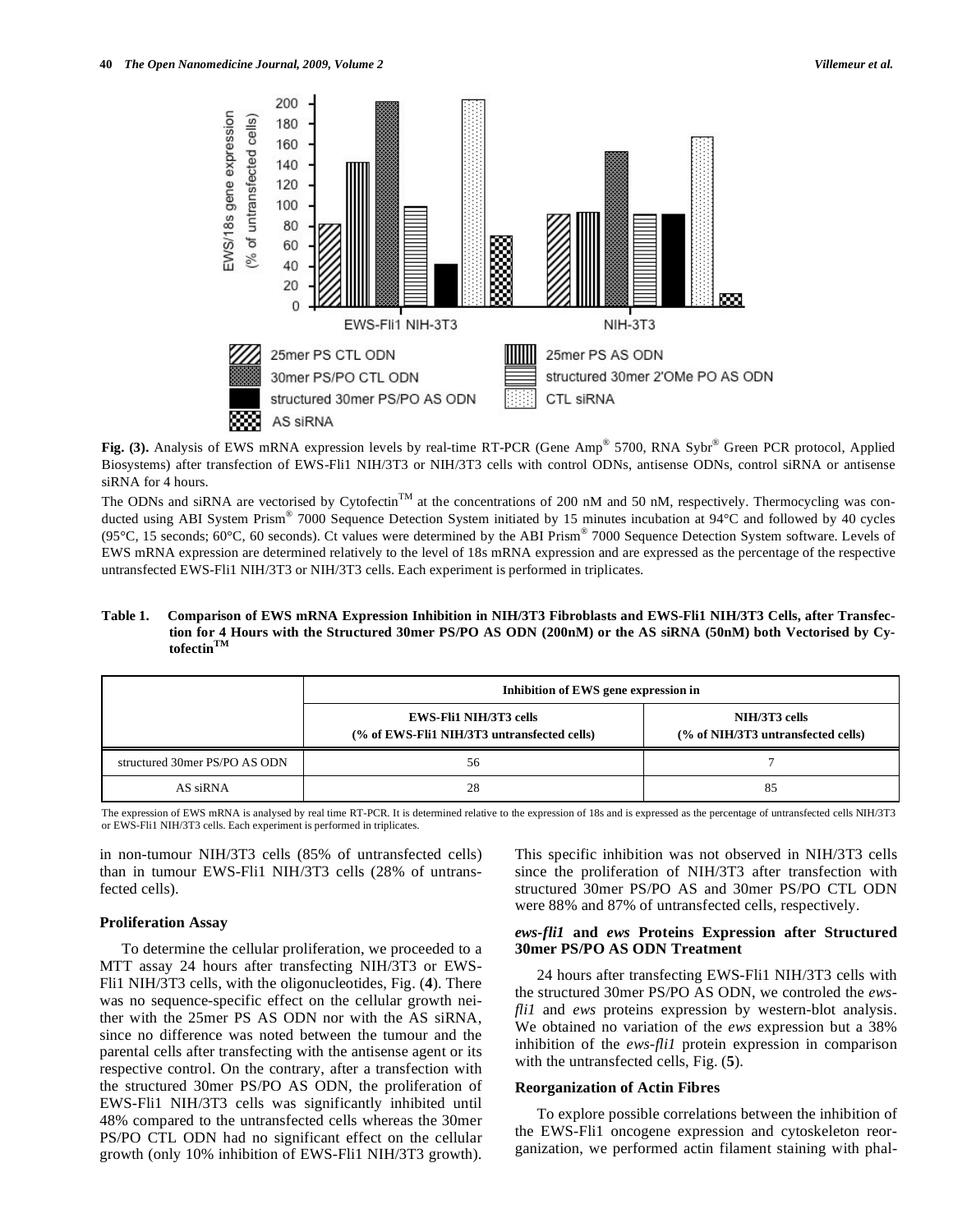

hours incubation with control ODNs, antisense ODNs, control siRNA or antisense siRNA.

The ODNs and siRNA are vectorised by Cytofectin<sup>TM</sup> at the concentrations of 200 nM and 50 nM, respectively. Cellular viability is determined by MTT assay and expressed as the percentage of untransfected EWS-Fli1 NIH/3T3 cells. It is calculated as the average of two independent experiments that each one was made at least in triplicate ( $n \ge 12$ ).

loidin-FITC on NIH/3T3 and EWS-Fli1 NIH/3T3 fibroblasts before and after three successive transfections with various ODNs or siRNAs. Parental NIH/3T3 fibroblasts exhibit a highly organised actin filament network comprised of numerous, thick fibres. On the contrary, the actin cytoskeleton

is entirely disrupted in EWS-Fli1 NIH/3T3 cells, showing no distinct fibres at all; and actin remains diffusely distributed within the cytoplasm, Fig. (**6a**). After transfecting tumour cells with 25mer PS AS or its control and with structured 30mer PS/PO AS or its control, the same diffuse staining was observed inside the cells, Fig. (**6b** and **6c**). In contrast, the transfection of EWS-Fli1 NIH/3T3 cells with AS siRNA involved a less distributed staining all over the cytoplasm and actin fibres formation, whereas the actin cytoskeleton remained totally disrupted with CTL siRNA, Fig. (**6d**). It appears that treating tumour cells with AS siRNA resulted in morphological reversion: the actin cytoskeleton reorganization.

#### **DISCUSSION**

 In this study, we compare three antisense agents which have been shown in several *in vitro* or *in vivo* experimental models to present some interesting potentialities to treat Ewing sarcoma [6,9,11]. To select the best agent among 25mer PS AS ODN, structured 30mer PS/PO AS ODN or AS siRNA, we used fibroblastic NIH/3T3 cell line which had been stably transfected with the human EWS-Fli1 oncogene. The advantage of this *in vitro* model of Ewing sarcoma is its own negative control: the non-tumour parental NIH/3T3 fibroblasts. The antisense agents were vectorised with cationic lipids. The concentrations of 200nM and 50nM were used for ODNs and siARNs, respectively. These concentrations were optimised to obtain similar levels of oncogene expression inhibition. Moreover this inhibition is the highest one with the lowest toxicity. The effects of these three antisense agents were studied according to three parameters: (a) the fluctuation of the oncogene and the EWS gene expressions, not only in tumour cells but also in parental NIH/3T3 fibroblasts, (b) the modification of tumour and non-tumour cell proliferation and finally (c) the reorganization of actin cytoskeleton.

 We observed the stimulation of both the oncogene (after transfection with the CTL siRNA) and the EWS gene ex-



**Fig. (5).** Analysis of *ews-fli1* and *ews* proteins expression by western-blot after transfection of EWS-Fli1 NIH/3T3 cells with (**a**) 30mer PS/PO CTL ODN or (**b**) structured 30mer PS/PO AS ODN for 24 hours.

The ODNs - at the concentration of 200 nM - are vectorized by cytofectin<sup>TM</sup>. Levels of proteins expression are determined relatively to an irrelevant 38 kDa protein and are expressed as the percentage of untransfected EWS-Fli1 NIH/3T3 cells. Representative experiment.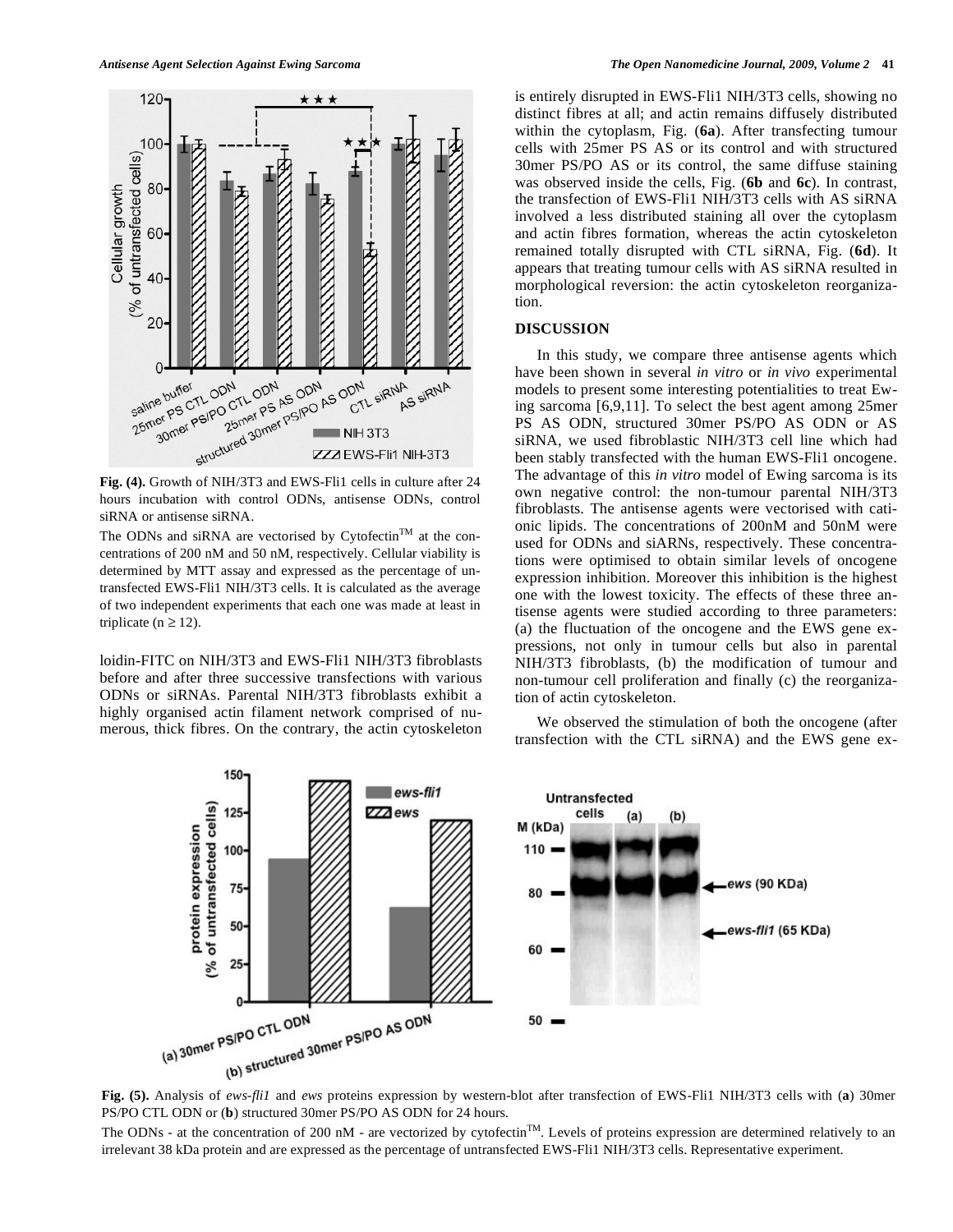

Fig. (6). Architecture of the actin cytoskeleton architecture in EWS-Fli1 NIH/3T3 cells after three daily consecutive transfections with antisense ODNs, or siRNA bound to Cytofectin<sup>TM</sup>.

The samples are analysed by fluorescence microscopy after the staining of actin fibres by phalloidin-FITC. (**a**) Untransfected NIH/3T3 and EWS-Fli1 NIH/3T3 cells. (**b**) EWS-Fli1 NIH/3T3 transfected with 200nM of 25mer PS CTL or AS ODN. (**c**) EWS-Fli1 NIH/3T3 transfected with 200nM of 30mer PS/PO CTL or structured 30mer PS/PO AS ODN. (**d**) EWS-Fli1 NIH/3T3 transfected with 50nM of 25mer CTL or AS siRNA.

pression (after transfection with the 30mer PS/PO CTL ODN, the 25mer PS AS ODN, or the CTL siRNA). The variation in expression of untargeted genes is unfortunately often described [22-25].

 According to our findings, the 25mer PS AS ODN does not specifically inhibit the oncogene expression after 4 hours in comparison with the ODN CTL. Moreover, after 4 hours, the EWS gene expression was a 1.5-fold increased in tumour EWS-Fli1 cells compared to untransfected cells but not modified in parental NIH/3T3 fibroblasts (94% of untreated cells). The cellular growth inhibition was unspecific (both in term of cell type and ODN sequence). In our experimental conditions, the antisense activity of 25mer PS AS ODN may not be showed because of an unspecific intracellular penetration and traffic.

 Like previous studies [14], we confirm that the structured 30mer PS/PO AS ODN induced strong and almost specific inhibitions of EWS-Fli1 mRNA expression (measured by real-time Q-PCR) and cellular proliferation in tumour EWS-Fli1 NIH/3T3 cells (88% and 48% in comparison with untransfected cells, respectively). The 2'-O-methyl modified structured 30mer PO AS ODN inhibited the EWS-Fli1

mRNA expression as strongly as the unmodified ODN (87%). Therefore, the alkyl modification in the loop domain does not disrupt the antisense activity of the antisense agent. As 2'-O-methylation modification blocks RNase H cleavage of the target mRNA, we can assert that the loop is not mainly responsible of the inhibition of the oncogene expression. In consequence, to carry on its antisense effect, the structured 30mer PS/PO AS needs to be disorganised and to become linear.

 The penetration of ODNs doesn't differ between the two cellular types (data not shown). Therefore, it is difficult to explain why EWS mRNA expression was more down regulated by the structured 30mer PS/PO AS ODN in tumour cells than in NIH/3T3 (respectively 44% and 93% of EWS mRNA level in untransfected cells). By contrast, the structured 30mer 2'OMe PO AS ODN did not modify the expression of EWS both in tumour and NIH/3T3 cells (respectively 93% and 101% of untransfected cells). Indeed, the 2'-Oalkyl modifications only concern bases directed against the EWS part of the junction point. Since they are known to inhibit the RNase H cleavage, the area of RNase H cut in the EWS part is reduced in comparison with the unmodified AS ODN. Then, the EWS gene is not down regulated [26-29].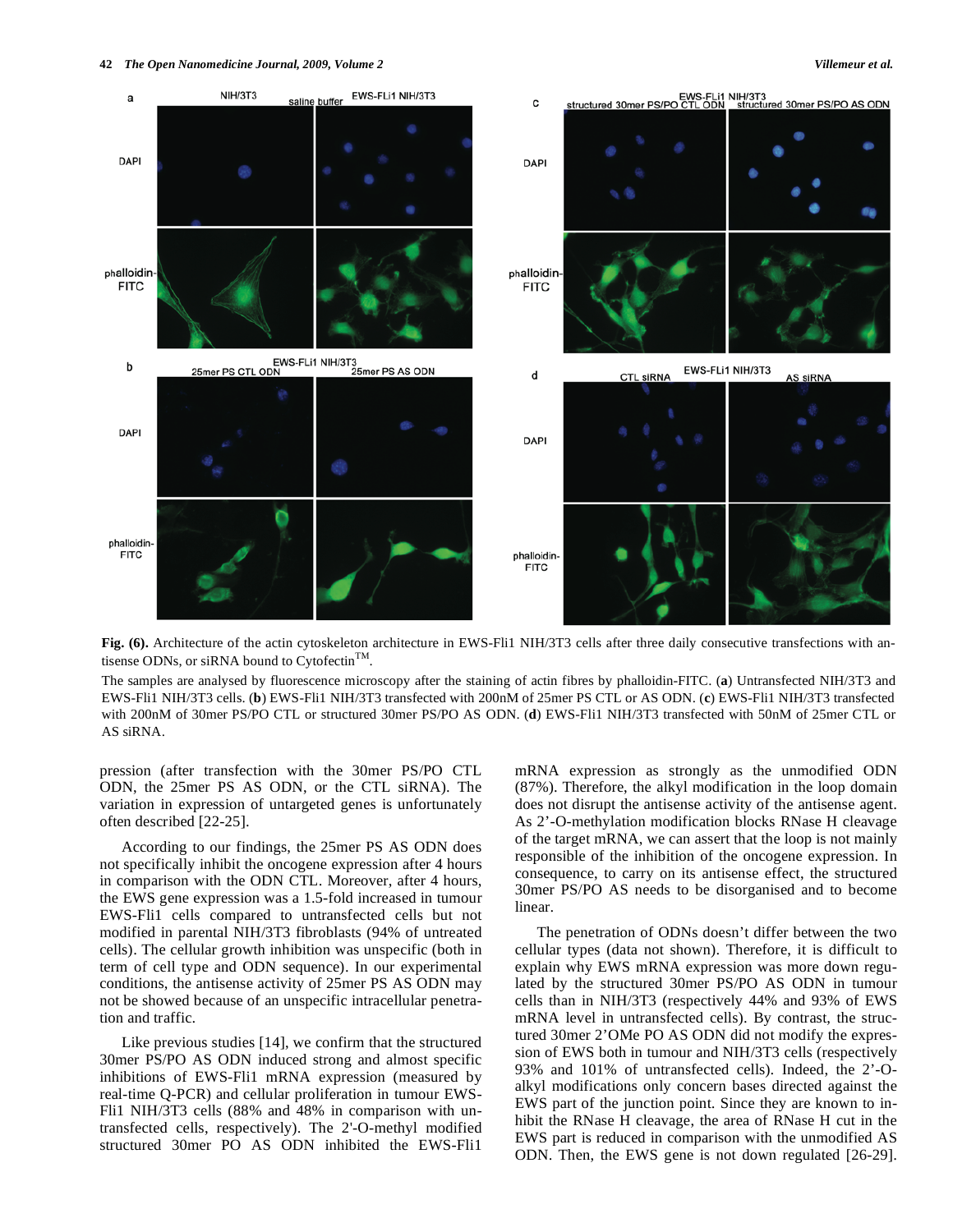The consequences of inhibited EWS gene expression in nontumour cells are still unknown. For therapeutic purposes, it would be preferable to maintain EWS mRNA expression at its physiological level. So, finding almost no variation of EWS gene expression in normal NIH/3T3 cells after transfection with the structured 30mer PS/PO AS ODN is very valuable for its promising use in clinical trials.

 In our *in vitro* Ewing sarcoma model, our results point out that the AS siRNA has two targets: not only the EWS-Fli1 oncogene but also the EWS gene. Indeed, in the tumour EWS-Fli1 NIH/3T3 cells where these two targets are present, the molecules of AS siRNA are distributed according to their affinity and the availability of the two targets (28% and 77% inhibitions of EWS and EWS-Fli1 expressions compared to untreated cells, respectively). But, in the nontumour NIH/3T3 fibroblasts, all the molecules of AS siRNA are free to inhibit just the remaining target, the EWS gene (inhibition of EWS expression at 85% compared to untransfected cells). It is important to notice that the sequence of the AS siRNA has more homology with the EWS part of EWS-Fli1 (15 nucleotides out of 19) than the Fli1 part. It is well known that siRNAs can tolerate one to several mismatches to the mRNA targets and that only a partial homology is sufficient for an effective silencing of untargeted protein [23]. On the contrary, with the same siRNA, Dohjima *et al.* found only 5% inhibition of EWS [9]. But the siRNA was intracellularly expressed and the housekeeping gene chosen to normalize the inhibitions was not the same. In a therapeutic point of view, the ability of siRNA to strongly inhibit EWS expression could represent a serious problem unless tumour cells specific transfection is guaranteed.

 No inhibition of tumour cell proliferation occurred after AS siRNA treatment (cellular growth of 98.6% in comparison with the untreated cells). This is a very unexpected result if we consider that oncogene expression and cell growth inhibitions are reliable. Indeed, as previously illustrated in another Ewing sarcoma model [9], we obtained 77% inhibition of oncogene mRNA expression after the transfection of EWS-Fli1 NIH/3T3 cells with AS siRNA. This down regulation was only 11% lower than the one mediated by structured 30mer PS/PO AS ODN with which the cellular proliferation is 48% inhibited. This difference seems too small to justify that no consequence with the AS siRNA was observed at the cellular proliferation level. On the contrary, in the same tumour cells, the inhibition of EWS mRNA expression mediated by AS siRNA was twice lower than the one induced by the structured 30mer PS/PO AS ODN (28% and 56% compared with untransfected cells, respectively). Spahn *et al.* showed that homo- and hetero-oligomerisation of *ews* and *ews-fli1* proteins occurs [30]. However, their functional consequences remain to be elucidated. Accordingly, we first supposed that in tumour EWS-Fli1 NIH/3T3, the simultaneous downregulation of EWS-Fli1 and EWS by the structured 30mer PS/PO AS ODN might have a cooperative effect *via*  consecutive down regulation at protein level. This hypothesis could explain why the inhibition of tumour cells proliferation only happened after the transfection with structured 30mer PS/PO AS ODN and not with AS siRNA. Several authors reported controversial conclusions regarding genesis of Ewing sarcoma family of tumors. Kovar *et al.* have shown that *ews* protein is dispensable for Ewing tumor growth. Some authors suppose that the heterodimerisation of *ews-fli1* with

*ews* proteins may be involved in the DNA-binding independent pathway of the Ewing's tumours genesis [30-33]. So, we proceeded to the western-blot analysis 24 hours after transfecting EWS-Fli1 NIH/3T3 cells with structured 30mer PS/PO AS ODN. Consistent with the Q-PCR results, we detected 38% inhibition of *ews-fli1* protein expression compared to untransfected cells. This inhibition is quite similar to which was obtained in the same conditions by Maksimenko *et al.* [14]. Unfortunately, no decrease of *ews* protein expression was quantified. We concluded that the effect observed on cellular proliferation after AS treatment is not due to the simultaneous down regulation of *ews-fli1* and *ews*. No evidence was found about the role of the heterodimerisation of *ews-fli1* with *ews* in the Ewing sarcoma pathogenesis. We had to notice that there is a correlation between RNA and protein down regulations for EWS-FLI1 but not for EWS. To explain this, we can suppose that *ews-fli1* and *ews* proteins are differently regulated. The *ews-fli1* turnover may be more rapid than *ews* one.

 Finally, to explain why the structured 30mer PS/PO AS ODN inhibited the cellular growth and siRNA did not, while both down regulated the oncogene mRNA expression, we may find an explanation with microRNA (miRNA) and offtarget effect concepts. Indeed, it is now well known that transcripts needn't total complementarity with a siRNA to be targeted for knockdown by the RNAi pathway [23, 34-38]. Bioinformatic tools are more and more available on the web. Thanks to the miRBase database [39], we identified sequence homologies between AS siRNA and two miRNAs: mmu-mir-883a-5p and mmu-mir-346 (respectively ten and seven bases in common). Even if it doesn't prove that the AS siRNA acts as a miRNA, doubts remain. And caution is especially necessary since mmu-mir-883a-5p and mmu-mir-346 possess a large number of target mRNA [39, 40]. The most annoying is the discovery of 14 murine genes of which the sequences partially match with the sense or the antisense AS siRNA strand [41, 42]. Among 19 bases of the siRNA strands, the number of mismatches varies from 2 to 4. But all present contiguous match part between 9 to 15 bases which might be enough for RNAi process. Therefore, it seems that the AS siRNA could possess a lot of off-target genes. One or several of them like Src (see [43-46] for reviews) could act in cell growth. And, we hypothesize that we cannot observe a cellular proliferation effect mediated by AS siRNA because of those off-target genes that remain to be identified.

 At last, cell transformation often involves changes in cell architecture, essentially linked to profound cytoskeleton rearrangements. In particular, in our *in vitro* model of Ewing sarcoma, the expression of EWS-Fli1 in NIH/3T3 fibroblasts induces the complete disruption of the actin fibres network [20,21]. The reorganization of actin fibres cytoskeleton was only obtained after transfection with AS siRNA. This illustrates completely what Bertrand *et al.* showed: the effects of siRNAs are lasting for a longer time than the ones of AS ODN in cell culture [22]. In this way, we expect that structured 30mer AS ODN could also involve this phenotypic reversion if it is maintained intact for a longer time.

### **CONCLUSION**

 To conclude, we observe that according to its efficacy, its specificity and the absence of induced cell phenotypic rever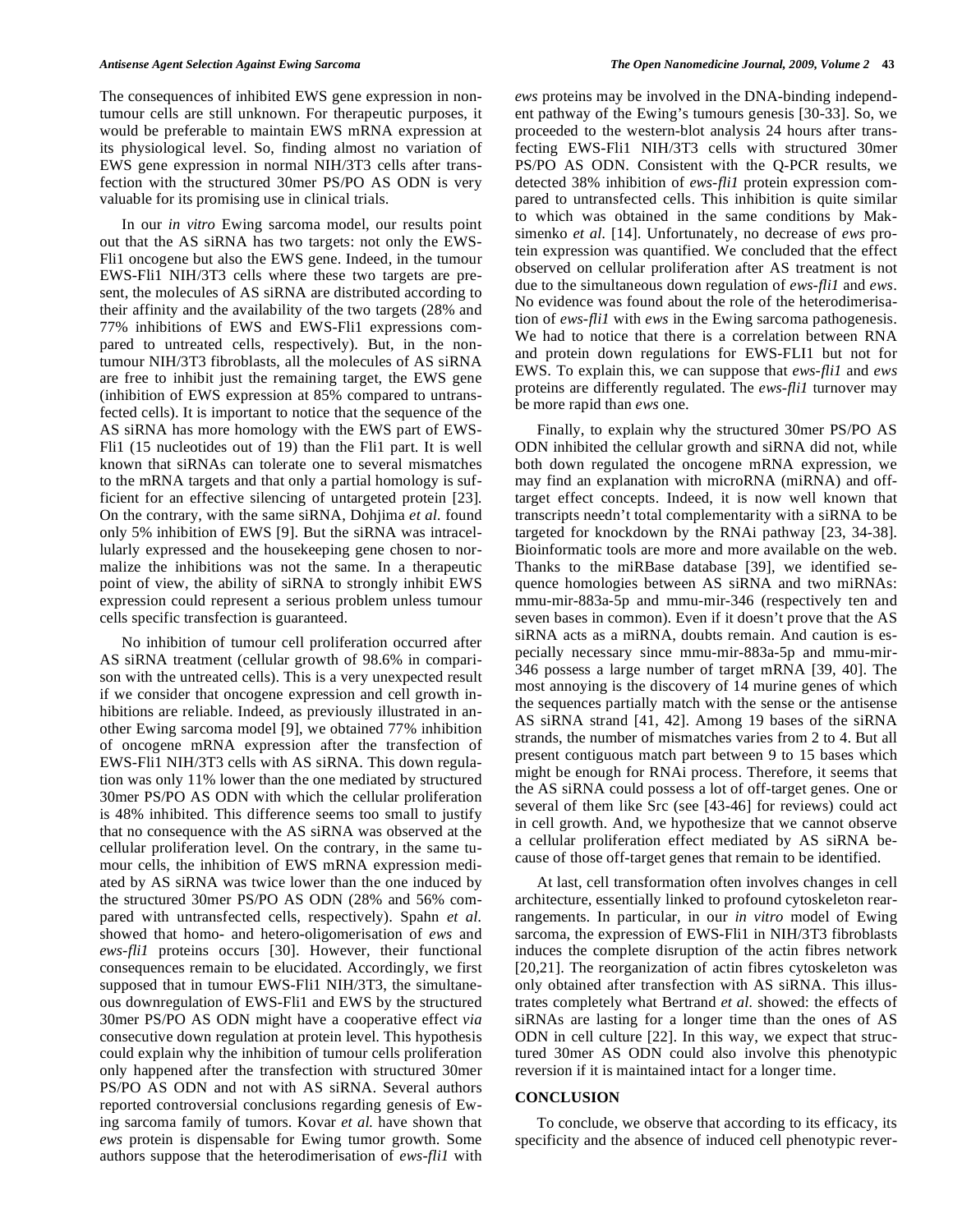sion, the 25mer PS AS ODN does not present interesting enough features in our *in vitro* murine model of Ewing sarcoma. Our results confirm that structured 30mer PS/PO AS ODN and AS siRNA have both promising potentialities to design a new therapy directed against Ewing sarcoma. They highly inhibit EWS-Fli1 mRNA expression. AS siRNA causes an interesting effect on actin cytoskeleton reorganization. However we cannot exclude that it has also an action on off-target genes. To prevent undesired effects systems allowing either a direct expression of a shRNA in tumor cells or a tumor targeted vectorisation of siRNA should be developed. With a strong effect on cellular proliferation and no serious adverse effect detected, structured 30mer PS/PO AS ODN appears to be the best of the three tested antisense agents. It is efficient but needs a longer half-life through the improvement of its resistance to nuclease degradation. It is now necessary to design the best partner to protect and vectorise it inside the cells.

# **ACKNOWLEDGEMENTS**

 The authors thank Mr. Andréi Maksimenko for his scientific advises. We express gratitude to Dr. Frank André and Dr. Alan Gewirtz for their very helpful reading and comments. This work was partly realised at the functional genomics unit at IGR, Villejuif. The authors acknowledge the financial support of the Association pour la Recherche sur le Cancer (ARC) and the EU Commission through the project PROTHETS.

# **REFERENCES**

- [1] May WA, Lessnick SL, Braun BS, *et al*. The Ewing's sarcoma EWS/FLI-1 fusion gene encodes a more potent transcriptional activator and is a more powerful transforming gene than FLI-1. Mol Cell Biol 1993; 13: 7393-8.
- [2] May WA, Gishizky ML, Lessnick SL, *et al*. Ewing sarcoma 11;22 translocation produces a chimeric transcription factor that requires the DNA-binding domain encoded by FLI1 for transformation. Proc Natl Acad Sci USA 1993; 90: 5752-6.
- [3] Khoury JD. Ewing sarcoma family of tumors. Adv Anat Pathol 2005; 12: 212-20.
- [4] Ouchida M, Ohno T, Fujimura Y, Rao VN, Reddy ES. Loss of tumorigenicity of Ewing's sarcoma cells expressing antisense RNA to EWS-fusion transcripts. Oncogene 1995; 11: 1049-54.
- [5] Kovar H, Aryee DN, Jug G, *et al.* EWS/FLI-1 antagonists induce growth inhibition of Ewing tumor cells *in vitro*. Cell Growth Differ 1996; 7: 429-37.
- [6] Tanaka K, Iwakuma T, Harimaya K, Sato H, Iwamoto Y. EWS-Fli1 antisense oligodeoxynucleotide inhibits proliferation of human Ewing's sarcoma and primitive neuroectodermal tumor cells. J Clin Invest 1997; 99: 239-47.
- [7] Lambert G, Bertrand JR, Fattal E, *et al*. EWS Fli-1 antisense nanocapsules inhibits Ewing sarcoma-related tumor in mice. Biochem Biophys Res Commun 2000; 279: 401-6.
- [8] Matsumoto Y, Tanaka K, Nakatani F, Matsunobu T, Matsuda S, Iwamoto Y. Downregulation and forced expression of EWS-Fli1 fusion gene results in changes in the expression of G(1)regulatory genes. Br J Cancer 2001; 84: 768-75.
- [9] Dohjima T, Lee NS, Li H, Ohno T, Rossi JJ. Small interfering RNAs expressed from a Pol III promoter suppress the EWS/Fli-1 transcript in an Ewing sarcoma cell line. Mol Ther 2003; 7: 811-6.
- [10] Maksimenko A, Malvy C, Lambert G, *et al*. Oligonucleotides targeted against a junction oncogene are made efficient by nanotechnologies. Pharm Res 2003; 20: 1565-7.
- [11] Maksimenko A, Lambert G, Bertrand JR, Fattal E, Couvreur P, Malvy C. Therapeutic potentialities of EWS-Fli-1 mRNA-targeted vectorized antisense oligonucleotides. Ann NY Acad Sci 2003; 1002: 72-7.
- [12] Nozawa S, Ohno T, Banno Y, *et al.* Inhibition of platelet-derived growth factor-induced cell growth signaling by a short interfering

RNA for EWS-Fli1 *via* down-regulation of phospholipase D2 in Ewing sarcoma cells. J Biol Chem 2005; 280: 27544-51.

- [13] Maksimenko A, Malvy C. Oncogene-targeted antisense oligonucleotides for the treatment of Ewing sarcoma. Expert Opin Ther Targets 2005; 9: 825-30.
- [14] Maksimenko A, Polard V, Villemeur M, *et al*. *In vivo* potentialities of EWS-Fli-1 Targeted antisense oligonucleotides-nanospheres complexes. Ann N Y Acad Sci 2005; 1058: 52-61.
- [15] Matsunobu T, Tanaka K, Nakamura T, *et al*. The possible role of EWS-Fli1 in evasion of senescence in Ewing family tumors. Cancer Res 2006; 66: 803-11.
- [16] Toub N, Bertrand JR, Tamaddon A, *et al*. Efficacy of siRNA nanocapsules targeted against the EWS-Fli1 oncogene in Ewing sarcoma. Pharm Res 2006; 23: 892-900.
- [17] Bertolotti A, Melot T, Acker J, Vigneron M, Delattre O, Tora L. EWS, but not EWS-FLI-1, is associated with both TFIID and RNA polymerase II: interactions between two members of the TET family, EWS and hTAFII68, and subunits of TFIID and RNA polymerase II complexes. Mol Cell Biol 1998; 18: 1489-97.
- [18] Araya N, Hirota K, Shimamoto Y, *et al*. Cooperative interaction of EWS with CREB-binding protein selectively activates hepatocyte nuclear factor 4-mediated transcription. J Biol Chem 2003; 278: 5427-32.
- [19] Janknecht R. EWS-ETS oncoproteins: the linchpins of Ewing tumors. Gene 2005; 363: 1-14.
- [20] Pawlak G, Helfman DM. Cytoskeletal changes in cell transformation and tumorigenesis. Curr Opin Genet Dev 2001; 11: 41-7.
- [21] Amsellem V, Kryszke MH, Hervy M, *et al*. The actin cytoskeletonassociated protein zyxin acts as a tumor suppressor in Ewing tumor cells. Exp Cell Res 2005; 304: 443-56.
- [22] Bertrand JR, Pottier M, Vekris A, Opolon P, Maksimenko A, Malvy C. Comparison of antisense oligonucleotides and siRNAs in cell culture and *in vivo*. Biochem Biophys Res Commun 2002; 296: 1000-4.
- [23] Jackson AL, Bartz SR, Schelter J, *et al*. Expression profiling reveals off-target gene regulation by RNAi. Nat Biotechnol 2003; 21: 635-7.
- [24] Persengiev SP, Zhu X, Green MR. Nonspecific, concentrationdependent stimulation and repression of mammalian gene expression by small interfering RNAs (siRNAs). RNA 2004; 10: 12-8.
- [25] Bilanges B, Stokoe D. Direct comparison of the specificity of gene silencing using antisense oligonucleotides and RNAi. Biochem J 2005; 388: 573-83.
- [26] Iribarren AM, Sproat BS, Neuner P, Sulston I, Ryder U, Lamond AI. 2'-O-alkyl oligoribonucleotides as antisense probes. Proc Natl Acad Sci USA 1990; 87: 7747-51.
- [27] Gallo M, Montserrat JM, Iribarren AM. Design and applications of modified oligonucleotides. Braz J Med Biol Res 2003; 36: 143-51.
- [28] Yoo BH, Bochkareva E, Bochkarev A, Mou TC, Gray DM. 2'-Omethyl-modified phosphorothioate antisense oligonucleotides have reduced non-specific effects *in vitro*. Nucleic Acids Res 2004; 32: 2008-16.
- [29] Chen X, Dudgeon N, Shen L, Wang JH. Chemical modification of gene silencing oligonucleotides for drug discovery and development. Drug Discov Today 2005; 10: 587-93.
- [30] Spahn L, Siligan C, Bachmaier R, Schmid JA, Aryee DN, Kovar H. Homotypic and heterotypic interactions of EWS, FLI1 and their oncogenic fusion protein. Oncogene 2003; 22: 6819-29.
- [31] Kovar H, Jug G, Hattinger C, *et al.* The EWS protein is dispensable for Ewing tumor growth. Cancer Res 2001; 61: 5992-7.
- [32] Jaishankar S, Zhang J, Roussel MF, Baker SJ. Transforming activity of EWS/FLI is not strictly dependent upon DNA-binding activity. Oncogene 1999; 18: 5592-7.
- [33] Welford SM, Hebert SP, Deneen B, Arvand A, Denny CT. DNA binding domain-independent pathways are involved in EWS/FLI1 mediated oncogenesis. J Biol Chem 2001; 276: 41977-84.
- [34] Alema LM, Doench J, Sharp PA. Comparison of siRNA-induced off-target RNA and protein effects. DNA 2007; 13: 385-95.
- [35] Saxena S, Jonsson ZO, Dutta A. Small RNAs with imperfect match to endogenous mRNA repress translation. Implications for offtarget activity of small inhibitory RNA in mammalian cells. J Biol Chem 2003; 278: 44312-9.
- [36] Haley B, Zamore P. Kinetic analysis of the RNAi enzyme complex. Nat Struct Mol Biol 2004; 11: 559-606.